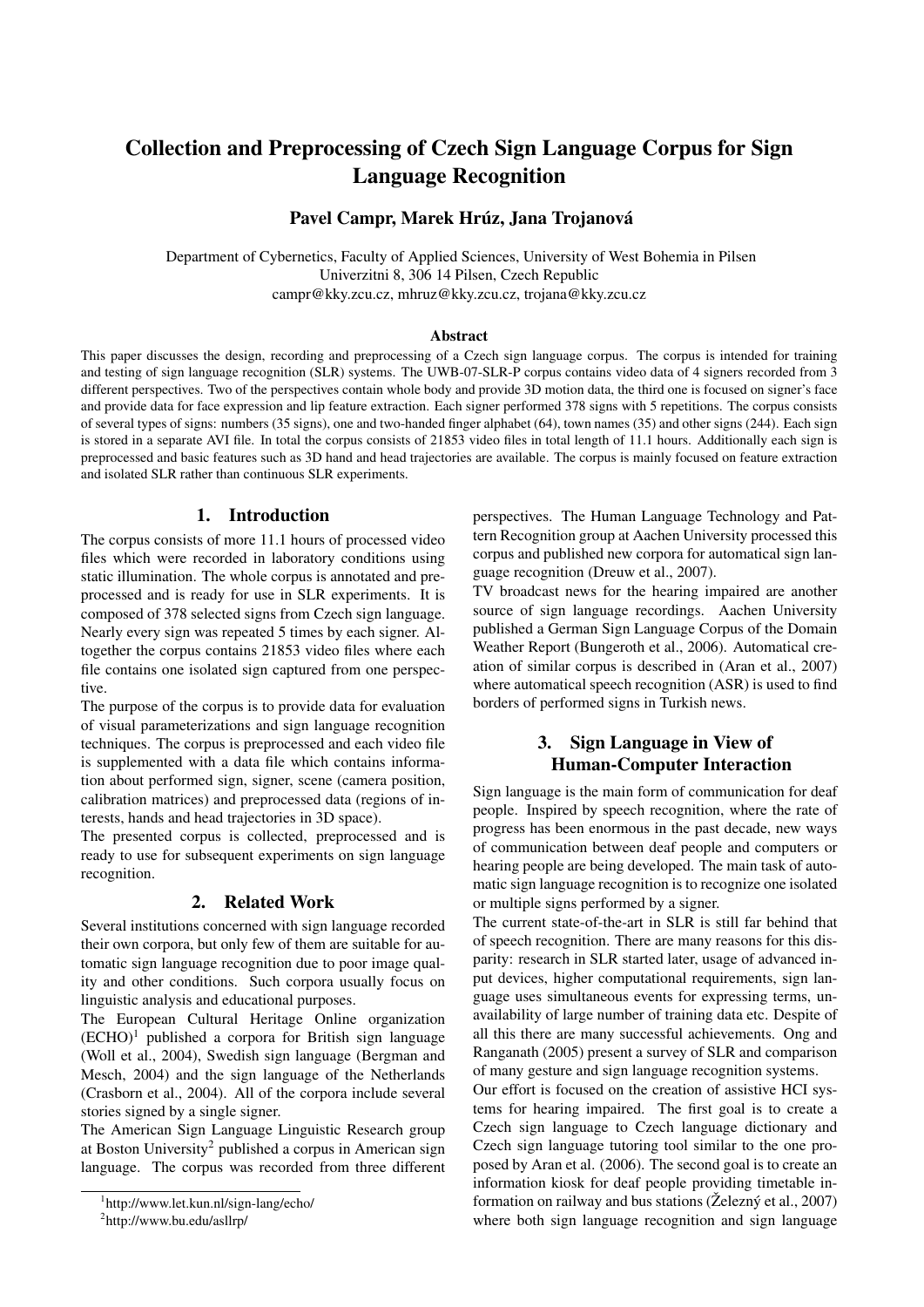

Figure 1: Sample frames from the corpus, 4 different signers, row 1: front perspective, row 2: face and top perspective

synthesis (Kanis et al., 2008) will be used. The integration of SL recognition and synthesis in one system avoids using text modality which can cause problems for many hearing impaired who have difficulties with reading.

# 4. Corpus Specification

Primary purpose of the UWB-07-SLR-P (UWB stands for University of West Bohemia, 07 for year of recording, SLR for sign language recognition, P for professional speakers) corpus is to have experimental data for verification of SLR algorithms. Recording conditions were set for easy feature retrieval. We retain constant illumination, the signer does not change her position in the scene and there is a large contrast differences between the objects of interest and the background.

The corpus was recorded by 4 different signers from which two are deaf. Each signer performed 378 signs with mostly 5 repetitions. The corpus consists of several types of signs:

- numbers (35 signs)
- day and month names (19 signs)
- finger alphabet, both one and two-handed (64 signs)
- town names (35 signs)
- selected signs (225 signs)

Each sign is stored in a separate AVI file. For 378 signs, 4 speakers, 5 repetitions and 3 perspectives the corpus consists of 21853 avi files in total length of 11.1 hours. Some of them were removed due to errors in signing.

We selected 225 signs from the *Train timetable dialogue corpus* (Kanis et al., 2006). These 225 signs are the most frequent words which are used in spoken train information service dialogues. With those signs we are able to create a dialogue system which will be used in the train station information kiosk for the deaf.

The camera setup and recording conditions are similar to our previous database UWB-06-SLR-A (Campr et al., 2007), but we have extended the number of signs and the signers were deaf persons or persons who are familiar with sign language in everyday use.

### 4.1. Data File

All recordings are supplemented with a description of each sign and preprocessed data. The description includes sign name and signer identification. The preprocessed data consist of calibration data (fundamental and projection matrices) and segmented regions of interest such as head and hands. The data is stored in a single file which is attached to each video file.

## 5. Corpus Recording

The corpus was recorded with three cameras (see Fig. 2). Camera 1 is situated in front of the actor. Camera 2 is about a meter above camera 1 and looks downwards. In both camera 1 and camera 2 the actor's body is seen from the head to the knees. The actor puts her arms near the lower body before performing each sign. This state corresponds to silence in spoken language. Camera 3 captured the face in high resolution in the same setup as described in (Císař et al., 2005). It is intended for additional feature extraction from the face, e.g. face expression extraction or lip-reading (Císař et al., 2006).



Figure 2: Camera arrangement. Two cameras (top and front perspective) capture the actor's body from knees to the head, one camera captures only the face.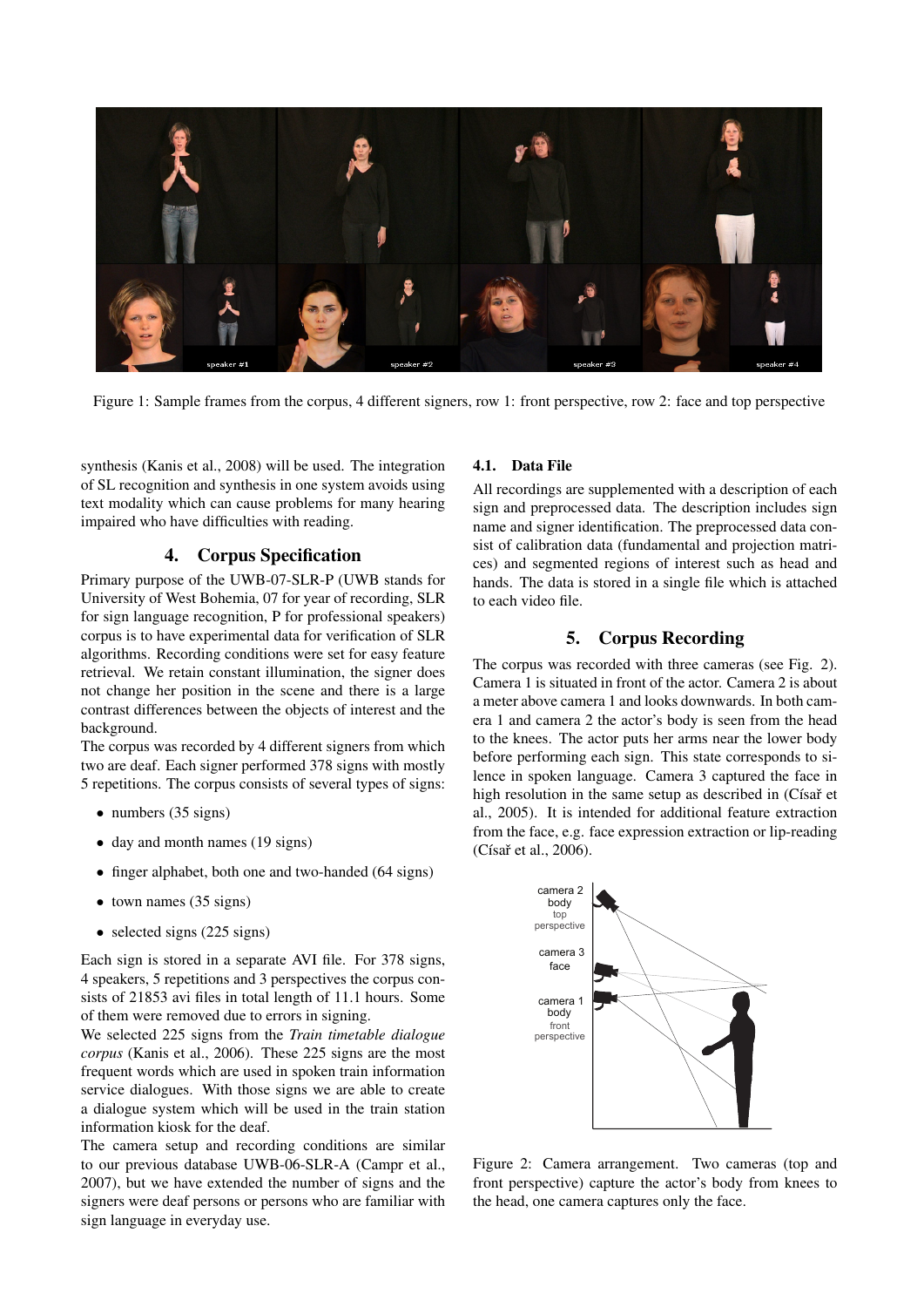Cameras recorded the scene in the resolution of 720x576 pixels, 25 frames per second. The shutter speed was set to 1/500 second so that moving hands are not blurred even at high velocities. The signer was dressed in black or dark clothing with visible hands and head. There is a black sheet in the background so that we eliminate the undesirable effect of background noise in the image. The scene is well illuminated to minimize the presence of shadows cast on the actor. There are two lights in front of the scene and another two lights, each from one side of the scene.

A clapperboard was used at the beginning of the recording. The time of a clap can be measured with precision of one frame. This information is sufficient for camera synchronization. The maximum time shift between two synchronized videos is 10 ms (one half of duration of one frame, one frame lasts 20 ms after deinterlacing). If we assume maximum speed of hand movement 1 m/s then the maximum difference is 1 cm between two body parts observed from two cameras. This error is small enough for our purpose.

At last we recorded a box with chessboard tiles on every side. This data is used for calibration. The box is rotated towards the camera so that each side of the box forms an angle of 45 degrees with the camera plane. Because this condition is not met precisely, the actual angle must be estimated.

Raw visual data were stored on a camcorder tape and acquired later using the IEEE1394 (Firewire) interface. We preprocessed recorded data by disabling audio channels, deinterlacing and compressing using Xvid codec. Thus we reduced required space for storing data from 230 GB to 19 GB preserving high quality of the recordings.

### 6. Data Preprocessing

#### 6.1. Annotation

Camera recordings were annotated with ELAN annotation tool. The annotator marked every sign in the recordings. Afterwards each marked part was extracted into a single avi file. For each single avi file the information about signer, sign group, calibration and defects of recording (e.g. wrong face expression of a signer etc.) is available.

### 6.2. Calibration

Calibration data were acquired from frames containing box with a chessboard on every side. We find the corners of chessboard tiles in every image. Thus we get several points which are passed to the 8-point algorithm. The output of the algorithm is a fundamental matrix. The fundamental matrix is essential for 3D representation of the scene. It is the algebraical representation of epipolar geometry. Using it we can find corresponding pixels in different perspectives of the same scene.

Knowing the position of the box in 3D space we are able to create a projection matrix. We get two projection matrices, one matrix for each camera. These matrices are used for representing two 2D corresponding points as one 3D point. By choosing the right metric the output can be visualised for comparison with the observed trajectory of the sign (see Fig. 4). In our case we chose the metric to get the output in centimeters with an orthogonal base.

### 6.3. Feature Extraction

We use a set of image processing algorithms to separate the objects of interest from the rest of the image (see Fig. 3). In the first image we find hands and head via the skin color model. This is the initial state for our tracking algorithm. The algorithm itself consists of several steps:

- detection of the object in the actual frame, using information about it's predicted position
- prediction of the position of the object in the next frame
- assigning this object to a real world object



Figure 3: (a) Source frame from the front camera, (b) segmented image, (c) hands and head tracking.



Figure 4: Example of hand tracking for one sign from the front camera

We obtain three matrices containing the position of the right hand, the left hand and the head. Every matrix has four columns. The columns represent the horizontal and vertical position of the object. There are two pairs of these columns, each pair for one perspective.

Using the projection matrices and the output matrices we compute the 3D trajectory of the sign. Because of the orthogonality of the base we can easily visualize the output (see Fig. 5).

The position of hands and head (manual sign components) and their derivations such as speed and acceleration are important features which are used in sign language recognition. Many signs have such a unique trajectory that these features are sufficient for successful classification. The rest of the signs have the same or very similar trajectories. In these cases it is necessary to use another features such as hand shape and lip shape (non-manual sign components).